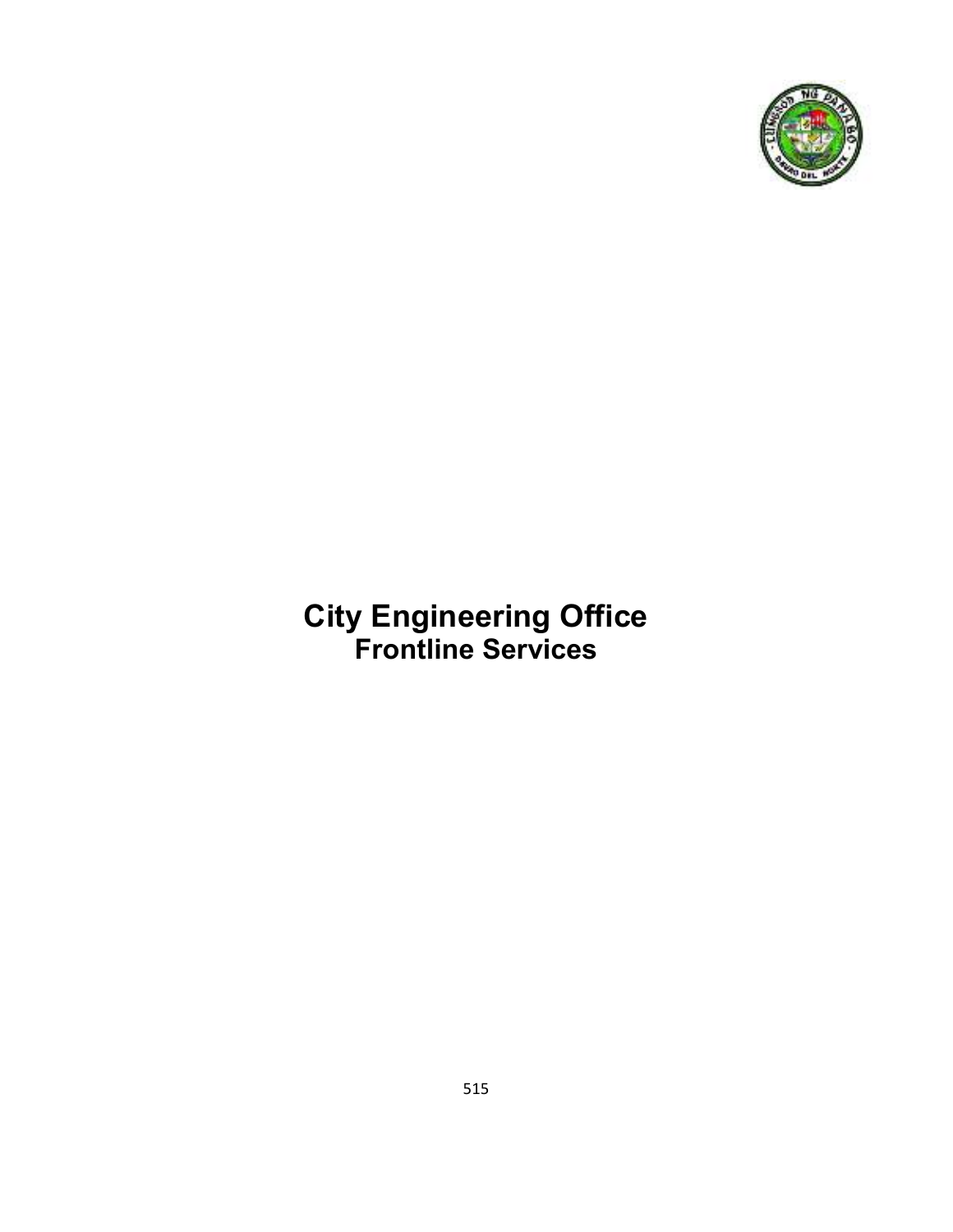

## **1. Issuance of Building, Electrical, Sanitary / Plumbing, Mechanical, Architectural And Structural Permit**

A document issued by the Building Official (BO) to an owner/applicant to proceed with the construction, installation, addition, alteration, renovation, conversion, repair, moving, demolition or other work activity of a specific project/building/structure or portions thereof.

| <b>Office or Division:</b>                                                                                                                                                                                                                                                                                                                                                             | City Engineering Office (CEO) - Building Permit, Reinforcement and<br><b>Industrial Safety Section</b> |                                                                                           |  |
|----------------------------------------------------------------------------------------------------------------------------------------------------------------------------------------------------------------------------------------------------------------------------------------------------------------------------------------------------------------------------------------|--------------------------------------------------------------------------------------------------------|-------------------------------------------------------------------------------------------|--|
| <b>Classification:</b>                                                                                                                                                                                                                                                                                                                                                                 | <b>Highly Technical</b>                                                                                |                                                                                           |  |
| <b>Type of Transaction:</b>                                                                                                                                                                                                                                                                                                                                                            | G2C - Government to Citizen;<br>G2B - Government to Business;<br>G2G - Government to Government        |                                                                                           |  |
| Who may avail:                                                                                                                                                                                                                                                                                                                                                                         | All                                                                                                    |                                                                                           |  |
| <b>CHECKLIST OF REQUIREMENTS</b>                                                                                                                                                                                                                                                                                                                                                       |                                                                                                        | <b>WHERE TO SECURE</b>                                                                    |  |
| <b>Standard Requirements:</b>                                                                                                                                                                                                                                                                                                                                                          |                                                                                                        |                                                                                           |  |
| <b>Accomplished Application Form Building</b><br>Permit (1 original)                                                                                                                                                                                                                                                                                                                   |                                                                                                        | City Engineering Office - Building Permit,<br>Reinforcement and Industrial Safety Section |  |
| Latest Certified True Copy of Title<br>(1 photocopy)                                                                                                                                                                                                                                                                                                                                   |                                                                                                        | <b>Register of Deeds</b>                                                                  |  |
| Latest Tax Declaration (1 photocopy)                                                                                                                                                                                                                                                                                                                                                   |                                                                                                        | <b>City Assessor's Office</b>                                                             |  |
| Latest Tax Clearance (1 photocopy)                                                                                                                                                                                                                                                                                                                                                     |                                                                                                        | <b>City Treasurer's Office</b>                                                            |  |
| Complete set of Building Plan:<br><b>Architectural and Structural Pans,</b><br>Plumbing / Sanitary Installation Plans,<br>Mechanical plans, Electrical Plans duly<br>signed and sealed by the Owner and a<br>Building Professional - Architect, Civil/<br>Structural Engr., Electrical Engr., Master<br>Plumber/Sanitary Engr., and Professional<br>Mechanical Engr. (5 original sets) |                                                                                                        | <b>Construction Firms</b>                                                                 |  |
| Cost Estimates duly signed and sealed by<br>the Owner and a Professional - Architect,<br>Civil Engr. (1 original)                                                                                                                                                                                                                                                                      |                                                                                                        | <b>Construction Firms</b>                                                                 |  |
| Specification duly signed and sealed by<br>the Owner and a Professional - Architect,<br>Civil Engr. (1 original)                                                                                                                                                                                                                                                                       |                                                                                                        | <b>Construction Firms</b>                                                                 |  |
| Locational Clearance (1 photocopy)                                                                                                                                                                                                                                                                                                                                                     |                                                                                                        | City Planning and Development Office – Zoning<br>Section                                  |  |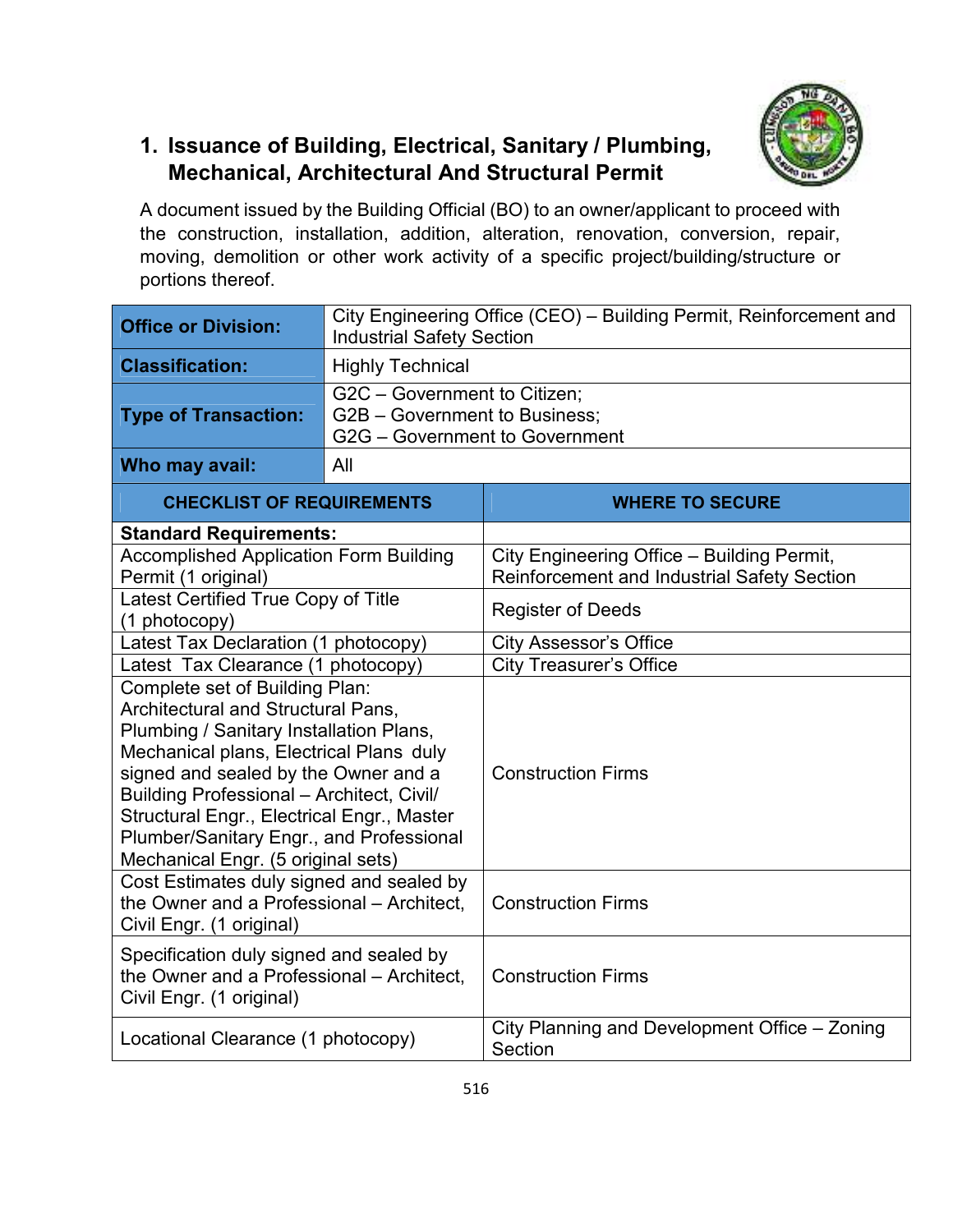

| Barangay Clearance (1 photocopy)                                                                                                                                                                      |                                                                                                                                                                                                                                 | Barangay Hall                                                                                              |                                                                           |                                                                                    |  |
|-------------------------------------------------------------------------------------------------------------------------------------------------------------------------------------------------------|---------------------------------------------------------------------------------------------------------------------------------------------------------------------------------------------------------------------------------|------------------------------------------------------------------------------------------------------------|---------------------------------------------------------------------------|------------------------------------------------------------------------------------|--|
| <b>Situational Requirements:</b>                                                                                                                                                                      |                                                                                                                                                                                                                                 |                                                                                                            |                                                                           |                                                                                    |  |
| Deed of Sale – In case of Conditional<br>Deed Sale, a specific provision allowing<br>the vendee to introduce improvements is<br>required (1 photocopy)                                                |                                                                                                                                                                                                                                 | Law Office                                                                                                 |                                                                           |                                                                                    |  |
| For non-owners:<br>Affidavit of Consent / Contract of Lease /<br>Affidavit of Non-Rental (1 photocopy)                                                                                                |                                                                                                                                                                                                                                 | Law Office                                                                                                 |                                                                           |                                                                                    |  |
| For transacting party other than the owner:<br>Special Power of Attorney / Corp.<br>Secretary's Certificate (1 original)                                                                              |                                                                                                                                                                                                                                 |                                                                                                            | Citizen or Client Being Represented / Law Office<br>/ Corporate Secretary |                                                                                    |  |
| Other clearances from various authorities<br>exercising and enforcing regulatory<br>functions affecting buildings/structures<br>(1 photocopy)                                                         |                                                                                                                                                                                                                                 |                                                                                                            | DPWH, NPC, DOH, NTC, DOTC, etc.                                           |                                                                                    |  |
| <b>CLIENT STEPS</b>                                                                                                                                                                                   | <b>AGENCY</b><br><b>ACTIONS</b>                                                                                                                                                                                                 | <b>FEES TO BE</b><br><b>PAID</b>                                                                           | <b>PROCESSING</b><br><b>TIME</b>                                          | <b>PERSON</b><br><b>RESPONSIBLE</b>                                                |  |
| 1. Submit complete<br>documentary<br>requirements<br>at Buiding Permit,<br>Reinforcement &<br><b>Industrial Safety</b><br>Section<br>*Make sure to secure<br>Order of Payment<br>that will be issued. | 1. Receive and<br>review<br>documentary<br>requirements<br>1.1 Review plans<br>for required<br>assessment fees<br>1.2 Issue Order of<br>Payment<br>1.3 Direct client to<br>the City<br><b>Treasurer's Office</b><br>for payment | Annex 01<br><b>National</b><br><b>Building</b><br>Code: New<br>Schedule of<br>Fees and<br>Other<br>Charges | 10 Minutes<br>25 Minutes                                                  | Admin. Aide I (Clerk)<br>CEO<br>Engineer I<br><b>CEO</b>                           |  |
| 2. Go to the City<br>Treasurer's Office –<br>Window 1-4, secure<br>priority number at<br>queuing machine and<br>wait for the number to                                                                | 2. Provide priority<br>number from the<br>queuing machine<br>2.1 Accept<br>payment                                                                                                                                              | None                                                                                                       | 5 Minutes<br>35 Minutes                                                   | <b>Clerk</b><br><b>CTO</b><br><b>Revenue Collection</b><br>Clerk III<br><b>CTO</b> |  |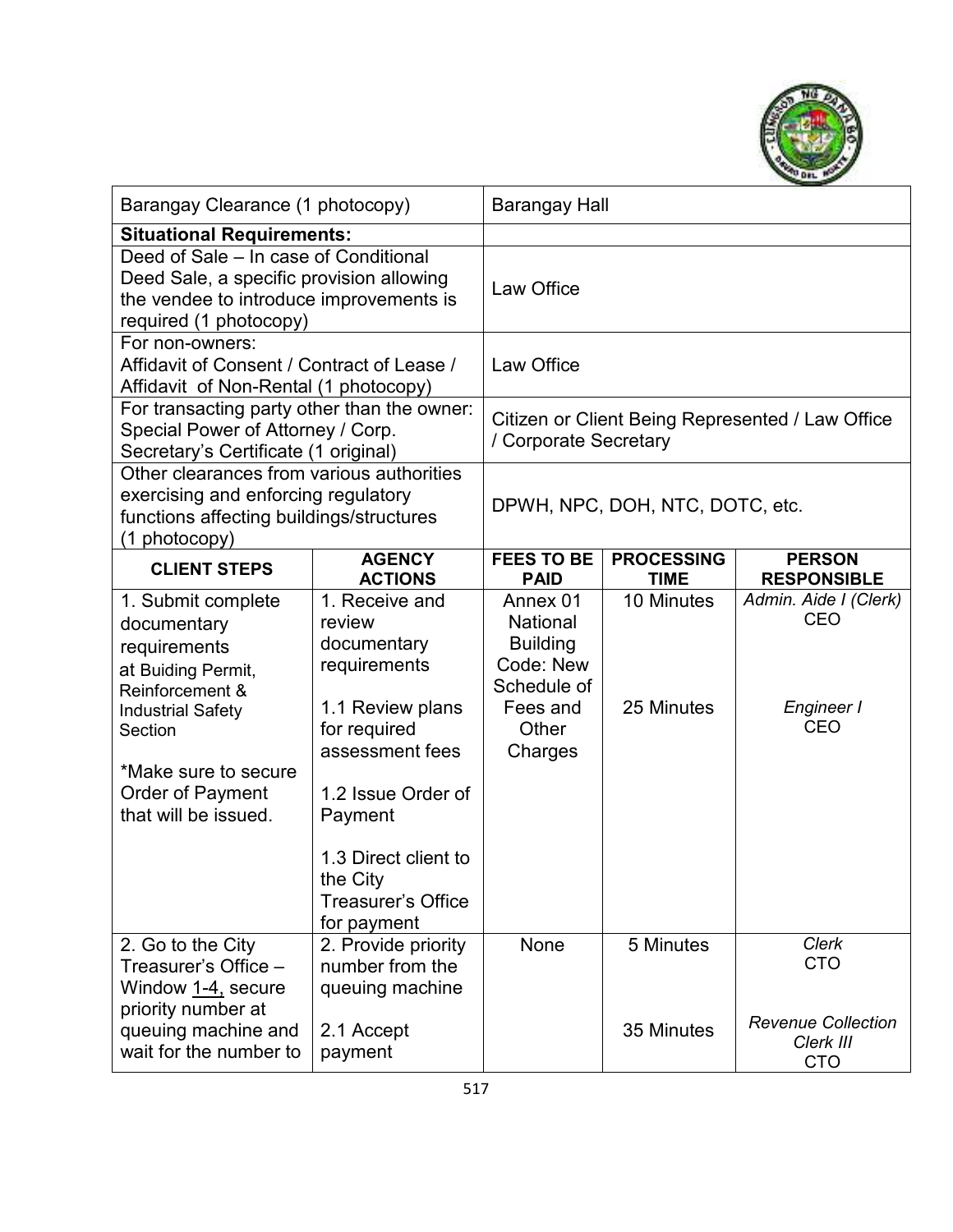

| be called to pay             | based on the              |      |            |                           |
|------------------------------|---------------------------|------|------------|---------------------------|
| assigned fees                | Order of payment          |      |            |                           |
|                              |                           |      |            |                           |
| *Make sure to secure         | 2.2 Issue the             |      |            |                           |
|                              |                           |      |            |                           |
| <b>Official Receipt that</b> | <b>Official Receipt</b>   |      |            |                           |
| will be issued upon          |                           |      |            |                           |
| payment                      |                           |      |            |                           |
|                              |                           |      |            |                           |
| 2.1 Return to the City       | 2.3 Receive               |      | 5 Minutes  | Admin. Aide I (Clerk)     |
| Engineer's Office and        | <b>Official Receipt</b>   |      |            | <b>CEO</b>                |
| present the official         |                           |      |            |                           |
| receipt                      | 2.4 Inform the            |      | 14 Days    |                           |
|                              | client to return          |      | 6 hours    |                           |
|                              |                           |      |            |                           |
|                              | after 15 working          |      |            |                           |
|                              | days                      |      |            |                           |
|                              |                           |      |            | <b>Architect II</b>       |
|                              | 2.5 Evaluate plans        |      |            | Engineer I                |
|                              | and specifications        |      |            | (Electrical)              |
|                              | in conformity to          |      |            | <b>Building Inspector</b> |
|                              | the National              |      |            | <b>CEO</b>                |
|                              | <b>Building Code</b>      |      |            |                           |
|                              |                           |      |            |                           |
|                              | <b>Conditional Steps:</b> |      |            |                           |
|                              | *If with deficiency,      |      |            |                           |
|                              | inform the client by      |      |            |                           |
|                              | way of call/txt for       |      |            |                           |
|                              | compliance                |      |            |                           |
|                              |                           |      |            |                           |
|                              | <b>*Review Submitted</b>  |      |            |                           |
|                              | deficiency                |      |            |                           |
|                              |                           |      |            |                           |
|                              | 2.6 Prepare               |      |            | Admin. Aide I (Clerk)     |
|                              | <b>Building permits</b>   |      |            | <b>CEO</b>                |
|                              |                           |      |            |                           |
|                              | 2.7 Review &              |      |            | <b>Building Official</b>  |
|                              | Approve of                |      |            | <b>CEO</b>                |
|                              | <b>Building Permits</b>   |      |            |                           |
| 3. Return to the             | 3. Release / Issue        | None | 15 Minutes | Administrative Aide I     |
| City Engineer's              | approved Building         |      |            | (Clerk)                   |
| Office/ Building Permit,     | Permit                    |      |            | <b>CEO</b>                |
| Reinforcement &              |                           |      |            |                           |
| <b>Industrial Safety</b>     |                           |      |            |                           |
|                              |                           |      |            |                           |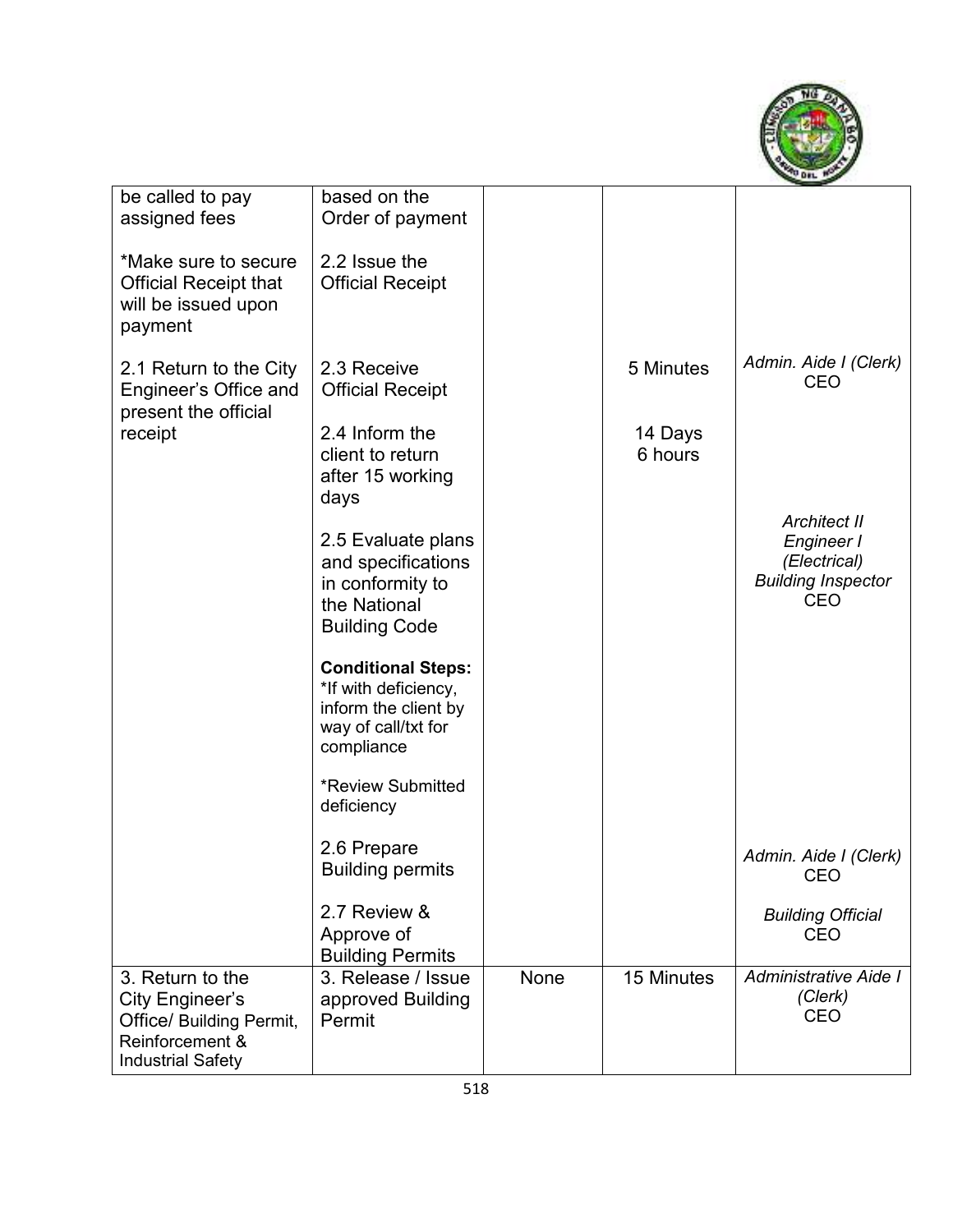

| Section for the<br>releasing of the<br>approved Building<br>Permit |                   |                    |            |  |
|--------------------------------------------------------------------|-------------------|--------------------|------------|--|
|                                                                    | 3.1 Advice client |                    |            |  |
| *Make sure to sign                                                 | to sign the       |                    |            |  |
| the logbook upon                                                   | logbook           |                    |            |  |
| receipt of Building                                                |                   |                    |            |  |
| Permit                                                             |                   |                    |            |  |
|                                                                    | <b>TOTAL:</b>     | Annex 01           | 14 Days,   |  |
|                                                                    |                   | <b>National</b>    | 7 hours,   |  |
|                                                                    |                   | <b>Building</b>    | 58 minutes |  |
|                                                                    |                   | <b>Code: New</b>   |            |  |
|                                                                    |                   | <b>Schedule of</b> |            |  |
|                                                                    |                   | <b>Fees and</b>    |            |  |
|                                                                    |                   | <b>Other</b>       |            |  |
|                                                                    |                   | <b>Charges</b>     |            |  |

\*Issuance of Building, Electrical, Sanitary / Plumbing, Mechanical, Architectural and Structural Permit is covered under PD 1096 – National Building Code of the Philippines.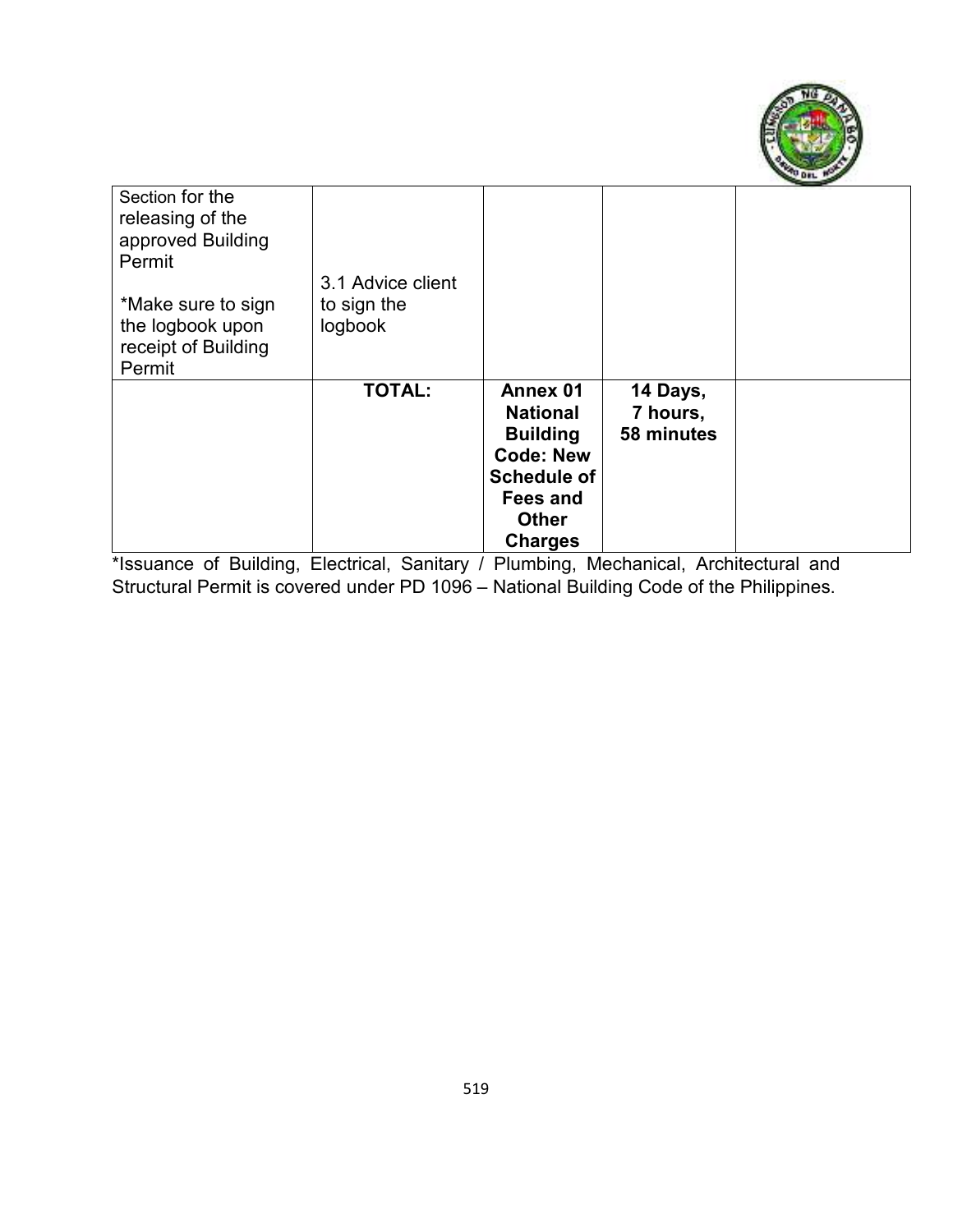

## **2. Issuance of Occupancy Permit**

A document issued by the Building Official (BO) certifying the building's compliance to the National Building Code of the Philippines and other relevant existing laws indicating the type and suitability of occupancy.

| <b>Office or Division:</b>                                                                                                                                                                    | City Engineering Office - Building Permit, Reinforcement and<br><b>Industrial Safety Section</b>               |                                                                                                         |                                                                                                  |                                     |  |
|-----------------------------------------------------------------------------------------------------------------------------------------------------------------------------------------------|----------------------------------------------------------------------------------------------------------------|---------------------------------------------------------------------------------------------------------|--------------------------------------------------------------------------------------------------|-------------------------------------|--|
| <b>Classification:</b>                                                                                                                                                                        | <b>Highly Technical</b>                                                                                        |                                                                                                         |                                                                                                  |                                     |  |
| <b>Type of Transaction:</b>                                                                                                                                                                   |                                                                                                                | G2C, G2B, G2G - Government to Citizens, Government to<br><b>Business, Government to Government</b>      |                                                                                                  |                                     |  |
| Who may avail:                                                                                                                                                                                | All                                                                                                            |                                                                                                         |                                                                                                  |                                     |  |
| <b>CHECKLIST OF REQUIREMENTS</b>                                                                                                                                                              |                                                                                                                | <b>WHERE TO SECURE</b>                                                                                  |                                                                                                  |                                     |  |
| <b>Standard Requirements:</b>                                                                                                                                                                 |                                                                                                                |                                                                                                         |                                                                                                  |                                     |  |
| Accomplished Certificate of Completion<br>Forms (1 original copy)                                                                                                                             |                                                                                                                |                                                                                                         | City Engineering Office - Building Permit,<br><b>Reinforcement and Industrial Safety Section</b> |                                     |  |
| Approved Plans (1 set original copy)                                                                                                                                                          |                                                                                                                | Applicant / Client                                                                                      |                                                                                                  |                                     |  |
| <b>Approved Building Permit, Plumbing</b><br>Permit, Mechanical Permit and Electrical<br>Permit inspected by the DLPC<br>(1 photocopy)                                                        |                                                                                                                | Applicant / Client                                                                                      |                                                                                                  |                                     |  |
| Locational Clearance (1 photocopy)                                                                                                                                                            |                                                                                                                | City Planning and Development Office - Zoning<br>Section                                                |                                                                                                  |                                     |  |
| Official Receipt paid for the required fees<br>of the Application for Building, Electrical,<br>Sanitary/Plumbing, Mechanical,<br><b>Architectural and Structural Permits</b><br>(1 photocopy) |                                                                                                                | Applicant / Client                                                                                      |                                                                                                  |                                     |  |
| Pictures of the Constructed Building<br>(1 original)                                                                                                                                          |                                                                                                                | <b>Construction Firms</b>                                                                               |                                                                                                  |                                     |  |
| <b>CLIENT STEPS</b>                                                                                                                                                                           | <b>AGENCY</b><br><b>ACTIONS</b>                                                                                | <b>FEES TO BE</b><br><b>PAID</b>                                                                        | <b>PROCESSING</b><br><b>TIME</b>                                                                 | <b>PERSON</b><br><b>RESPONSIBLE</b> |  |
| 1. Submit complete<br>documentary<br>requirements at<br><b>Building Permit,</b><br>Reinforcement and<br><b>Industrial Safety</b><br>Section                                                   | 1. Receive and<br>review<br>documentary<br>requirements<br>1.1 Review plans<br>for required<br>assessment fees | See Annex<br>01 National<br><b>Building</b><br>Code: New<br>Schedule of<br>Fees and<br>Other<br>Charges | 10 Minutes<br>25 Minutes                                                                         | Admin.Aide I (Clerk)<br><b>CEO</b>  |  |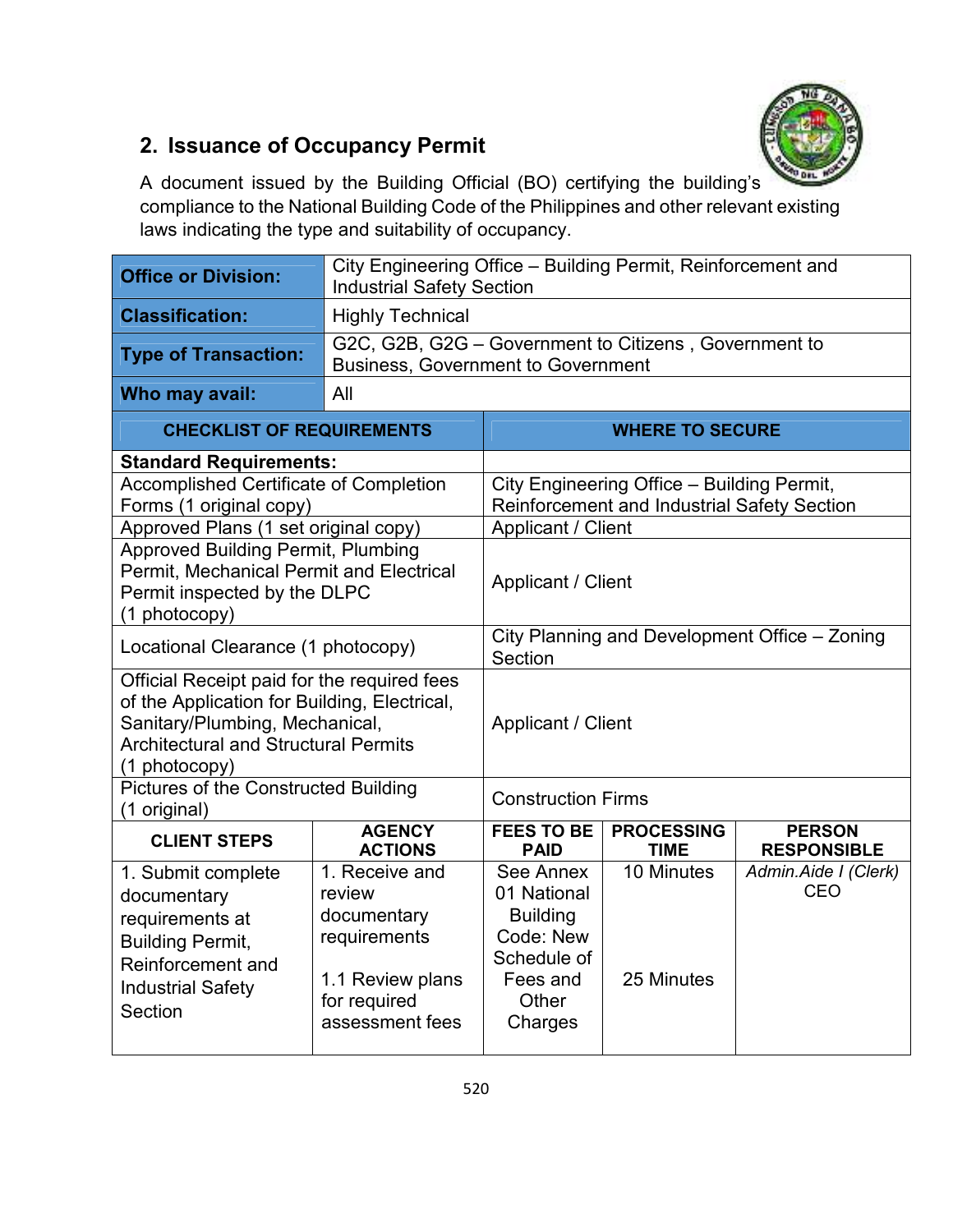

| *Make sure to secure         | 1.2 Issue Order of              |            |                             |
|------------------------------|---------------------------------|------------|-----------------------------|
| <b>Order of Payment</b>      | Payment                         |            |                             |
| that will be issued.         |                                 |            |                             |
|                              | 1.3 Direct client to            |            |                             |
|                              | the City                        |            |                             |
|                              | <b>Treasurer's Office</b>       |            |                             |
|                              | for payment                     |            |                             |
| 2. Go to the City            | 2. Provide priority             | 5 Minutes  | Clerk                       |
| Treasurer's Office –         | number from the                 |            | <b>CTO</b>                  |
| Window <u>1-4,</u> secure    | queuing machine                 |            |                             |
| priority number at           |                                 |            |                             |
| queuing machine and          | 2.1 Accept                      | 35 Minutes | <b>Revenue Collection</b>   |
| wait for the number to       | payment                         |            | Clerk III                   |
| be called to pay             | based on the                    |            | <b>CTO</b>                  |
| assigned fees                | Order of payment                |            |                             |
|                              |                                 |            |                             |
| *Make sure to secure         | 2.2 Issue the                   |            |                             |
| <b>Official Receipt that</b> | <b>Official Receipt</b>         |            |                             |
| will be issued upon          |                                 |            |                             |
| payment                      |                                 |            |                             |
|                              |                                 |            |                             |
| 2.1 Return to the City       | 2.3 Receive                     | 5 Minutes  | Admin. Aide I Clerk)        |
| Engineer's Office and        | <b>Official Receipt</b>         |            | CEO                         |
| present the official         |                                 |            |                             |
| receipt                      | 2.4 Inform client to            | 29 Days    |                             |
|                              | return after 30                 | 6 hours    |                             |
|                              | working days for                |            |                             |
|                              |                                 |            |                             |
|                              | the processing of<br>the permit |            |                             |
|                              |                                 |            |                             |
|                              | 2.5 Prepare the                 |            |                             |
|                              | <b>Occupancy Permit</b>         |            |                             |
|                              |                                 |            |                             |
|                              | 2.6 Inspect actual              |            | <b>Electrical Inspector</b> |
|                              | electrical                      |            | CEO                         |
|                              | installation for                |            |                             |
|                              | conformity to the               |            |                             |
|                              | Philippine                      |            |                             |
|                              | <b>Electrical Code</b>          |            |                             |
|                              |                                 |            |                             |
|                              |                                 |            | <b>Fire Officer</b>         |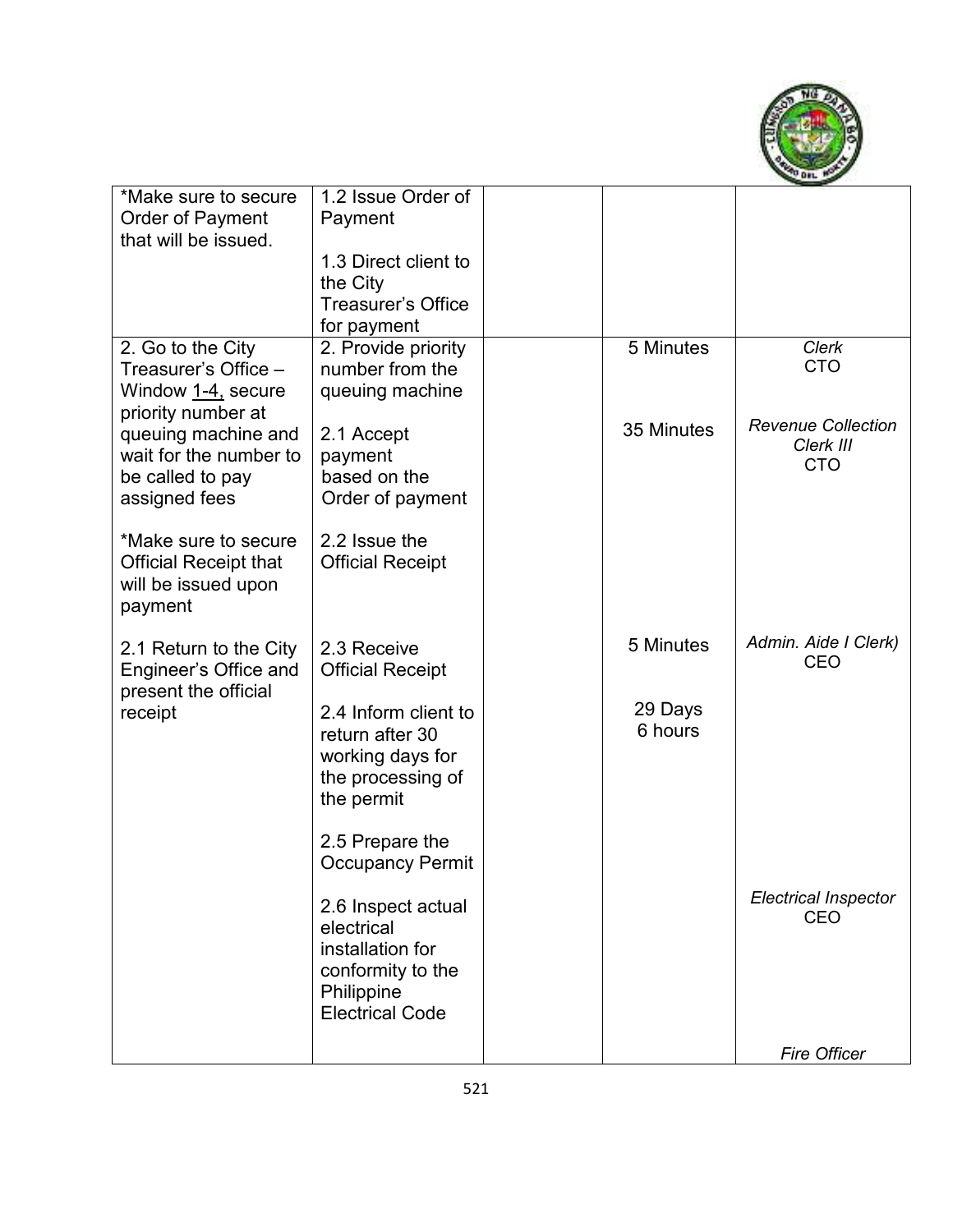

|                                                | 2.7 Inspect<br>building for<br>conformity to the             |                    |             | <b>Bureau of Fire</b><br>Protection                  |
|------------------------------------------------|--------------------------------------------------------------|--------------------|-------------|------------------------------------------------------|
|                                                | <b>Fire Safety Code</b>                                      |                    |             |                                                      |
|                                                | 2.8 Inspect<br>building for                                  |                    |             | <b>Building Inspector</b><br><b>CEO</b>              |
|                                                | conformity to<br>submitted plans<br>and designs              |                    |             |                                                      |
|                                                |                                                              |                    |             | <b>Electrical Engineer I</b>                         |
|                                                | 2.9 Recommend<br>Approval for<br><b>Certificate of Final</b> |                    |             | <b>CEO</b>                                           |
|                                                | Electrical<br>Inspection /<br>Completion                     |                    |             |                                                      |
|                                                | 2.10 Recommend<br>Approval for                               |                    |             | Chief Inspection &<br>Enforcement<br><b>Division</b> |
|                                                | Certificate of<br>Occupancy                                  |                    |             | <b>CEO</b>                                           |
|                                                | 2.11 Approve<br>Certificate of                               |                    |             | <b>Building Official</b><br><b>CEO</b>               |
|                                                | Occupancy                                                    |                    |             |                                                      |
| 3. Return to the City<br>Engineer's Office for | 3. Release / Issue<br>approved                               | None               | 15 Minutes  | Admin. Aide I (Clerk)<br><b>CEO</b>                  |
| the releasing of<br>approved Occupancy         | <b>Occupancy Permit</b>                                      |                    |             |                                                      |
| Permit                                         | 3.1 Advice client<br>to sign the                             |                    |             |                                                      |
| *Make sure to sign<br>the logbook upon         | logbook                                                      |                    |             |                                                      |
| receipt of Occupancy<br>Permit                 |                                                              |                    |             |                                                      |
|                                                | <b>TOTAL:</b>                                                | <b>See Annex</b>   | 29 Days,    |                                                      |
|                                                |                                                              | 01 National        | 7 hours and |                                                      |
|                                                |                                                              | <b>Building</b>    | 58 minutes  |                                                      |
|                                                |                                                              | <b>Code: New</b>   |             |                                                      |
|                                                |                                                              | <b>Schedule of</b> |             |                                                      |